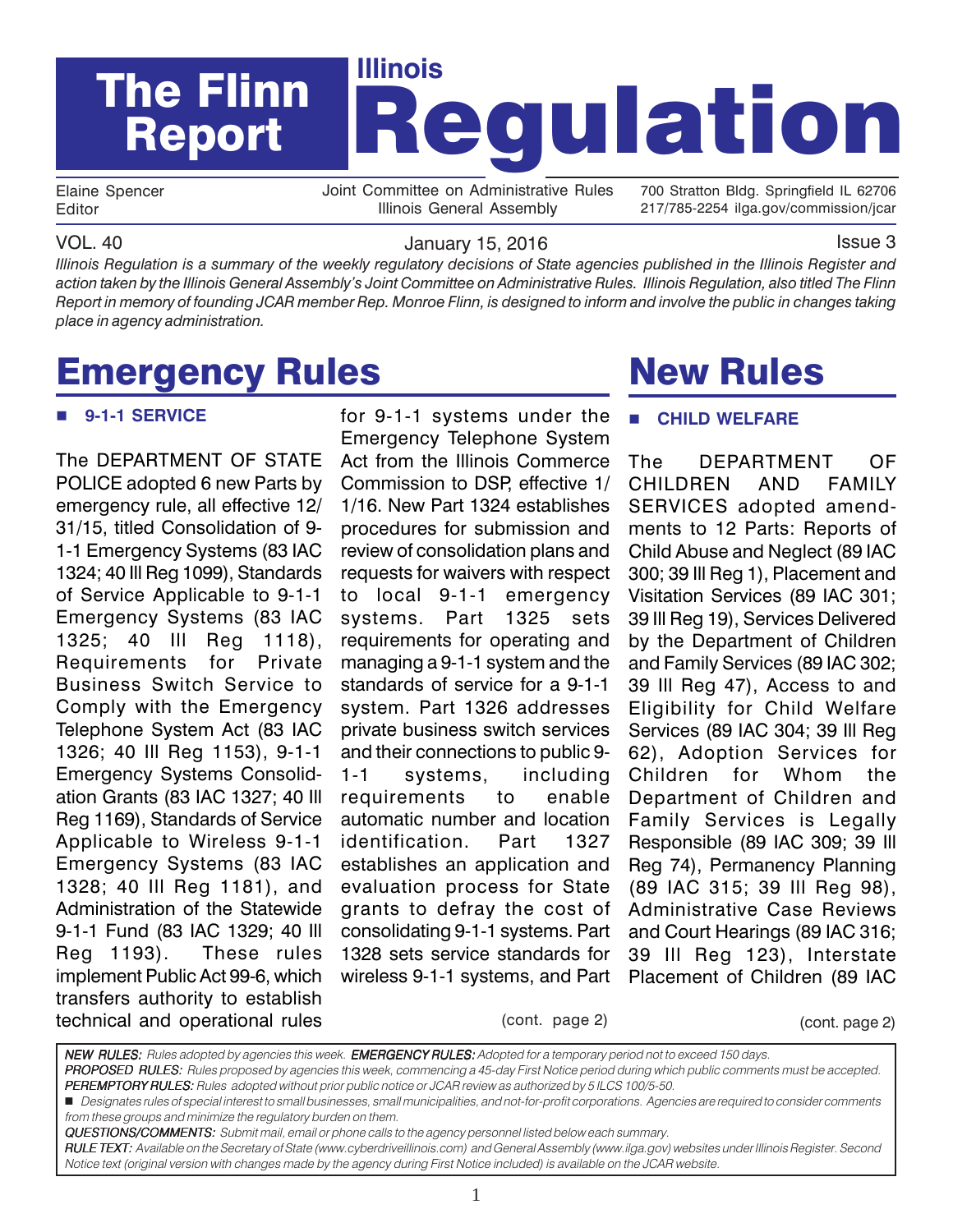(cont. from page 1)

328; 39 Ill Reg 137), Service Appeal Process (89 IAC 337; 39 Ill Reg 143), Appeal of Foster Family Home License Denials by Relative Caregivers (89 IAC 338; 39 Ill Reg 153), Authorized Child Care Payments (89 IAC 359; 39 Ill Reg 159) and Licensing Standards for Foster Family Homes (89 IAC 402; 39 Ill Reg 165), all effective 12/31/15. These amendments implement Public Act 97-1076, which concerns contact and visitation between siblings when some or all are in DCFS custody and not living in the same household. The definition of "sibling" is expanded to include stepsiblings when they enter substitute care together and have a positive relationship. DCFS also clarifies that children with one or both biological parents in

### **Emergency Rules**

common continue to be considered siblings even if parental rights are terminated or one or more of the children are adopted or placed in private guardianship. The rulemakings require DCFS to include preservation of sibling relationships as a factor in substitute care placement decisions; to train direct service staff regarding the importance of sibling relationships; to place siblings together in substitute care when possible; and to recruit adoptive homes that will accept sibling groups and encourage ongoing sibling contact. For siblings who are placed apart, DCFS must develop visitation and contact plans that include face to face visits and other forms of contact (e.g., telephone calls, social media communications), unless such contact places the siblings at risk of physical, mental

or emotional harm. Adoption workers must make good faith efforts to locate all known siblings of a child being placed for adoption and facilitate contact between them if possible. Changes to these rulemakings since 1<sup>st</sup> Notice clarify the definitions of "sibling" and "visitation" and maintain consistency between these Parts. Those affected by these rulemakings include prospective foster and adoptive parents and agencies that handle adoption or foster care.

Questions/requests for copies of the 12 DCFS rulemakings: Jeff Osowski, DCFS, 406 E. Monroe St., Station #65, Springfield IL 62701- 1498, 217/524-1983, fax 217/ 557-0692, e-mail: CFPolicy@idcfs.state.il.us

(cont. page 3)

(cont. from page 1)

1329 administers a Statewide surcharge fund to support establishment of wireless 9-1-1 systems. Those affected by these rulemakings include local governments and telecommunication providers.

Questions/requests for copies of the 6 DSP emergency rules: Matthew R. Rentschler, DSP, 801 S. Seventh St., Suite 1000-S, Springfield IL 62703, 217/782- 7658.

The ILLINOIS COMMERCE COMMISSION adopted

emergency amendments to Standards of Service Applicable to 9-1-1 Emergency Systems (83 IAC 725; 40 Ill Reg 961) and filed emergency repeals of the following 4 Parts: Requirements for Businesses with Private Switch Service to Comply with the Emergency Telephone System Act (83 IAC 726; 40 Ill Reg 1021), Requirements for Non-Business Entities with Private Business Switch Service to Comply with the Emergency Telephone System Act (83 IAC 727; 40 Ill Reg 1037), Standards of Service Applicable to Wireless 9-1-1 Emergency Systems (83 IAC 728; 40 Ill Reg 1053) and Administration of

Funds Created by the Wireless Emergency Telephone Safety Act (83 IAC 729; 40 Ill Reg 1074), all effective 12/31/15, implementing PA 99-6. A companion proposed amendment to Part 725 appears in this week's *Illinois Register* at 40 Ill Reg 438. These rulemakings amend or repeal 9- 1-1 system rules that ICC formerly administered.

Questions/requests for copies of the 5 emergency rules, and comments on the proposed rulemaking through 2/29/16: Brian W. Allen, ICC, 527 E. Capitol Ave., Springfield IL 62701, 217/558- 2387, fax 217/524-8928.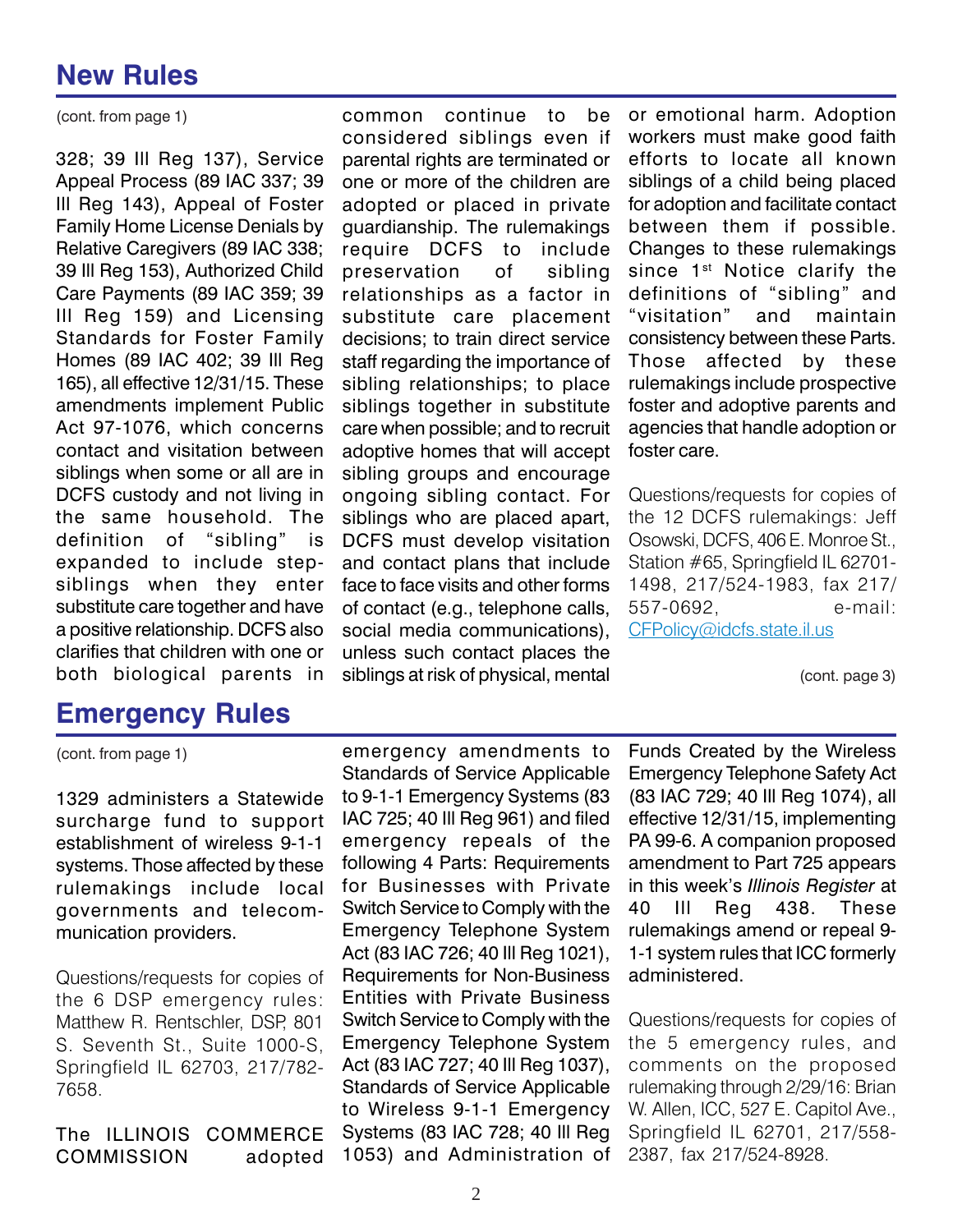(cont. from page 2)

#### **UNIVERSITY PROCUREMENT**

The CHIEF PROCUREMENT OFFICER FOR PUBLIC INSTITUTIONS OF HIGHER EDUCATION (CPO) adopted amendments to the Part titled Chief Procurement Officer for Public Institutions of Higher Education Standard Procurement (44 IAC 4; 39 Ill Reg 8481), effective 1/15/16, that implement two recent Public Acts amending the Illinois Procurement Code. The rulemaking increases the threshold for reporting subcontractor activity from \$25,000 to \$50,000; prescribes electronic signature protocols for vendors; revises notice and hearing procedures for sole source contracts; establishes the CPO as the publisher of the Illinois Procurement Bulletin for higher education; and prescribes policies on a vendor web portal, among other measures. Except for records subject to attorney-client privilege, the CPO may access any records to review whether a contract or purchase is exempt under the Procurement Code. Two additional exemptions from the Code applicable to higher education are added: procurements for placement of students in externships, medical residencies, etc., and contracts for programming and broadcast license rights for universityoperated radio and televisions stations. Expedited or abbreviated procurement practices may be established by the CPO for medical, dental or veterinary teaching facilities. The Illinois Mathematics and Science Academy shall procure goods and services through the CPO. Notice of renegotiated contracts and change orders for more than \$10,000 or for an extension of more than 30 days shall be published in the Procurement Bulletin. All bids/offers shall be date and time-stamped, with no information given by university personnel other than confirmation of receipt of a bid or offer, except as otherwise permitted by the State Procurement Officer (SPO). New procedures governing electronic or fax submissions and communications are prescribed (e.g., responses must be submitted to a secure electronic lock box, signatures must be a scanned original signature or a digital signature using an approved security process). Evaluation committees reviewing proposals shall be determined by the university, but can be removed by a SPO for failure to comply with instructions or to ensure the integrity of the procurement. SPOs have the right to attend evaluation committee meetings. The CPO may establish policies and procedures regarding the use of the small purchase method of source selection, such as to

(cont. page 4)

### **Proposed Rulemaking**

#### **BUSINESS FUNDING**

The SECRETARY OF STATE proposed an amendment to Regulations Under Illinois Securities Law of 1953 (14 IAC 130; 40 Ill Reg 441) implementing recent statutory changes that allow investment in a new or existing business via crowdfunding (collecting funds on the internet). The rulemaking requires crowdfunded businesses that sell shares or stocks to file notice with SOS at least 15 days before their first sale of securities, to provide this notice to investors, and to post the notice on the business' dedicated internet portal. These notices must be updated annually. Notice must also be provided if the business terminates its offering of

securities; a filing fee of \$100 is required for this notice. Other provisions address escrow agreements, required disclosures, the maximum and minimum number or amount of securities to be sold, the right of an investor to cancel, return of funds if an offering is not completed, qualification of investors, and factors that disqualify businesses from participating in the crowdfunding process. Businesses subject to regulation under the Illinois Securities Law are affected by this rulemaking.

Questions/requests for copies/ comments through 2/29/16: Tanya Solov, SOS, 69 W. Washington St., Suite 1220, Chicago IL 60602, tsolov@ilsos.net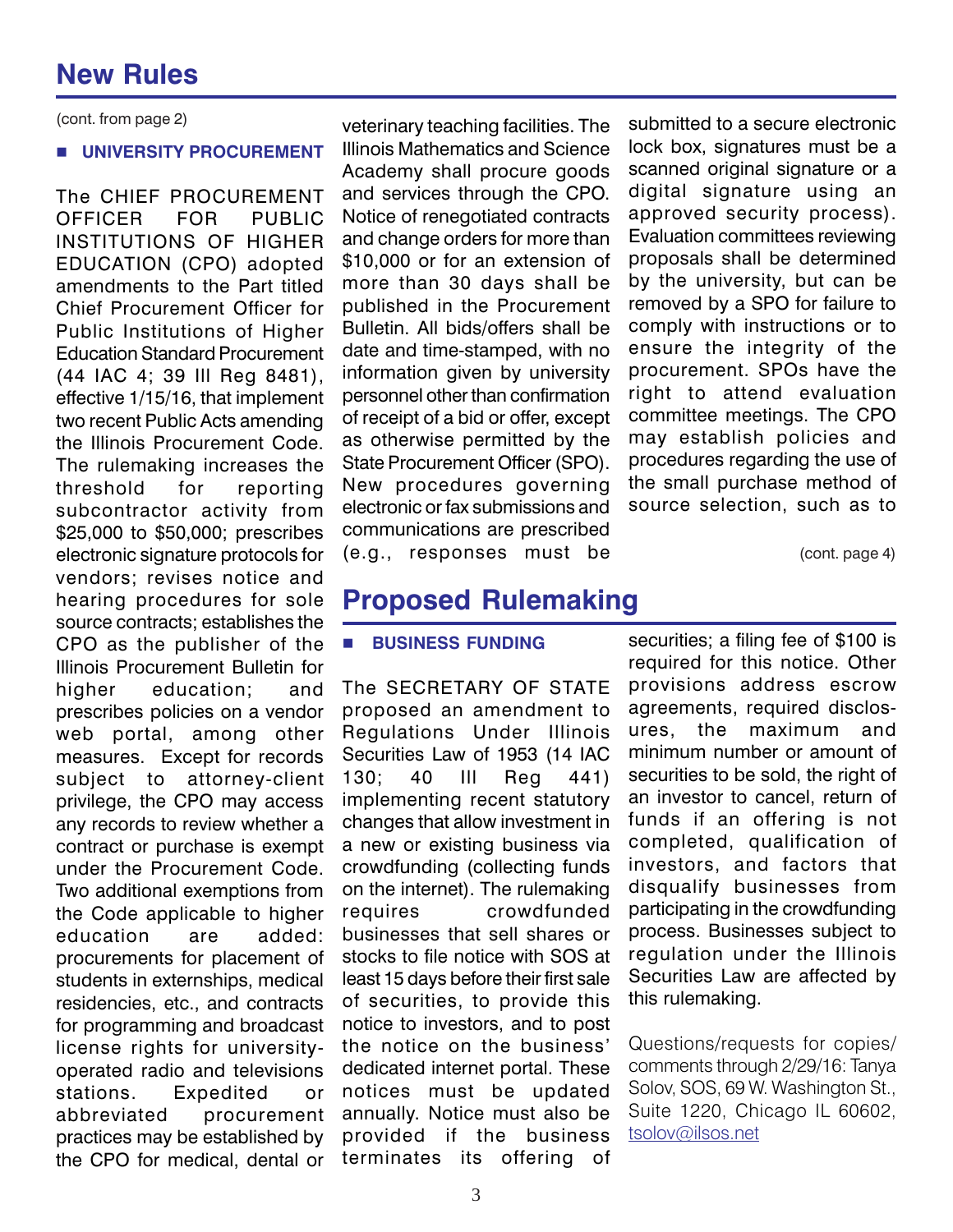(cont. from page 3)

promote small business, diversity and transparency. New contract areas that may employ sole source procurement include items for an existing franchise agreement, items required for research where no other source is able to meet the need procurement need, and new latest edition textbooks that are available only from a publisher in classroom quantities. For grantfunded research procurements, a university may directly negotiate with a vendor when the conditions of the grant making using one of the statutory source selection methods impractical (e.g., grant agreement compliance deadlines). New provisions regarding change orders are added: a written determination must be filed when a change order changes the contract amount by more than \$10,000 or 30 or more days' duration; shall be published in the Procurement Bulletin; and total contract terms are limited to 10 years, among other changes. Revised policies are proposed for various procurement preferences, such as: contracting with persons with disabilities; biodiesel and hybrid fuel purchasing; small business setaside contract thresholds; and service-disabled veteran contracting. New statutory provisions are added concerning procurement ethics and procurement communication reporting. Changes since 1st Notice clarify various definitions, the roles of the CPO and

universities, processes for multiple awards and change orders, and procurements for grant-funded research. This rulemaking will affect small businesses that seek contracts with State universities. Readers are advised to examine the rule in detail, as numerous changes are enacted that are not detailed in this summary.

Questions/requests for copies: Shirley Webb, CPO-PHE, 401 S. Spring St., 513 Stratton Building, Springfield IL 62706, 217/558- 2247, shirley.j.webb@illinois.gov

#### **LAND CONSERVATION**

The DEPARTMENT OF NATURAL RESOURCES adopted amendments to Regulations for the Letting of Concessions, Farm Leases, Sale of Buildings and Facilities, and Demolitions (17 IAC 150; 39 Ill Reg 12719), effective 12/29/15. DNR is clarifying that some agricultural management leases for the Conservation Reserve Program are for up to 15 years, and exceed the standard lease timeline of up to 4 years.

#### **DEER HUNTING**

DNR also adopted an amendment to the Part titled White-Tailed Deer Hunting By Use of Bow and Arrow (17 IAC 670; 39 Ill Reg 12723), effective 12/29/15. A companion emergency amendment, effective 9/3/15, appeared in the *Illinois Register* at 39 Ill Reg 13125. The rulemaking

implements recent statutory changes that allow youth hunters to use crossbows. Persons with a valid youth hunting license, an archery deer hunting permit and under the direct supervision of a parent, grandparent or guardian who is as least 21 years of age (and also has a valid hunting license and archery deer permit) may hunt deer with a crossbow. Being accompanied by a parent, grandparent or guardian implies express permission of an adult to have obtained the deer permit.

Questions/requests for copies of the 2 DNR rulemakings: Robert G. Mool, DNR, One Natural Resources Way, Springfield IL 62702-1271, 217/782-1809.

### **B** DRIVER'S LICENSES

The SECRETARY OF STATE adopted amendments to Procedures and Standards (92 IAC 1001; 39 Ill Reg 11689), effective 12/31/15, concerning procedures for SOS administrative hearings and appeals involving denials, suspensions, and revocations of driver's licenses or issuance of restricted driving permits. The amendments allow attorneys not licensed in Illinois to represent petitioners at hearings; update and clarify various aspects of documentation, notice, and hearing procedures; allow petitions to be filed by fax or electronic transmission as well as U.S. mail; amend and update definitions for consistency with